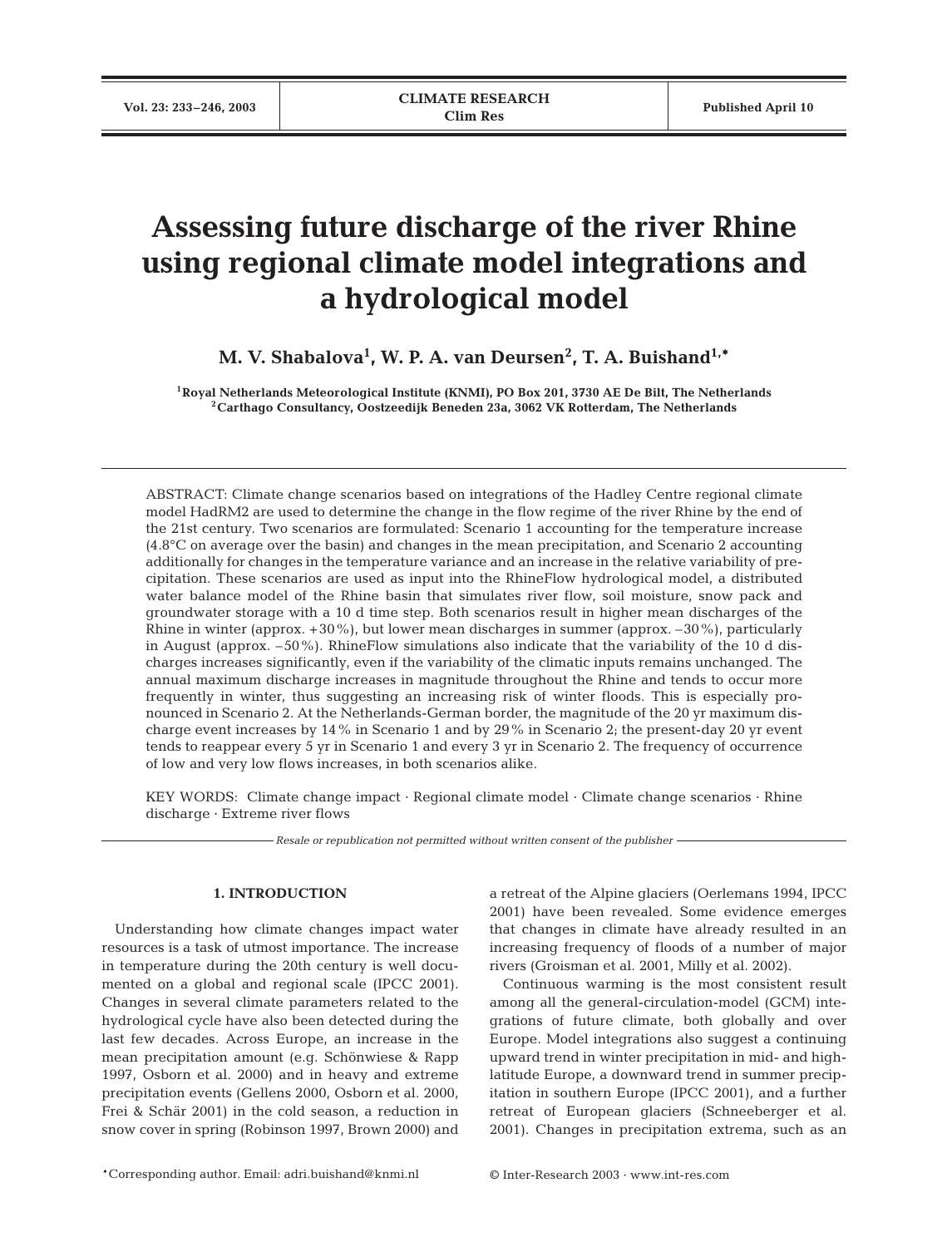increase in the precipitation intensity, the proportion of heavy rains, and the occurrence of very wet seasons are also projected for the future (e.g. Frei et al. 1998, Meehl et al. 2000, Jones & Reid 2001, Räisänen & Joelsson 2001, Palmer & Räisänen 2002). Assessments of the impact of climate changes on river flows are in progress (e.g. Arpe & Roeckner 1999, Bergström et al. 2001, Milly et al. 2002).

The Rhine is the longest river in Western Europe (basin  $185\,000\ \text{km}^2$ ) stretching from the Swiss Alps to the Dutch coast of the North Sea (Fig. 1). Its water is used for domestic consumption, irrigation, hydropower industry and prevention of salt-water intrusion from the North Sea in polder areas. The navigation on the Rhine is intense. Climate-related changes in stream flow and water availability will affect all these riverrelated activities.

It is therefore not surprising that, especially in The Netherlands, a number of projects were devoted to assessments of climate change impacts on the hydrology of the Rhine (Kwadijk 1993, Grabs 1997, Middelkoop 2000). A conceptual water balance model for the Rhine basin was specifically designed to accomplish these ends (Kwadijk 1993, van Deursen & Kwadijk 1993). A tendency for an increase in winter runoff and



Fig. 1. Basin of the river Rhine

a decrease in summer runoff of the Rhine in simulated future climates has been revealed. However, climate change scenarios used in those studies were based on rather old runs of GCMs (from the late 1980s to early 1990s) and did not account for a possible change in the variability of climatic inputs.

The present paper investigates the effect of climate change on the discharge of the Rhine using a recent simulation of future climate conducted by the Hadley Centre with the regional climate model HadRM2, and an updated version of the hydrological model of the Rhine. The latter is briefly described in Section 2. In Section 3, the analysis of the regional climate model output is performed for the Rhine basin, with emphasis on parameters that are crucial for hydrological application, such as the number of wet and very wet days, 10 d maximum precipitation totals, and the variances of temperature and precipitation. Climate change scenarios are formulated at the end of Section 3; one of them accounts for changes in both the mean and variability of temperature and precipitation. The results on changes in the mean and variability of the river Rhine discharge are given in Section 4. Section 5 concludes the paper.

## **2. RHINEFLOW MODEL**

## **2.1. Model description**

The RhineFlow hydrological model is a spatially distributed water balance model of the Rhine basin that can simulate river flow, soil moisture, snow pack and groundwater storage with a monthly (first version) or 10 d time step. With this relatively long time step hydraulic routing can be ignored. A full description of the RhineFlow model is given in Kwadijk (1993), van Deursen & Kwadijk (1993), and Kwadijk & Rotmans (1995), so only a brief summary of the model is given here, with some detail on the recent model update.

RhineFlow uses a spatial database implemented in a raster Geographical Information System. The spatial resolution is  $3 \times 3$  km in the present study. The model calculates the amount of water in the water balance compartments of the basin from meteorological data. Apart from geographical data on topography, land use, soil type and groundwater flow characteristics, the following meteorological input variables are used: the 10 d averages of the maximum, minimum and mean temperature, and the 10 d totals of potential evapotranspiration and precipitation. The minimum and maximum temperatures are used in the calculation of snow accumulation and snow melt. Potential evapotranspiration is represented as the product of a crop factor and open water evaporation, as calculated from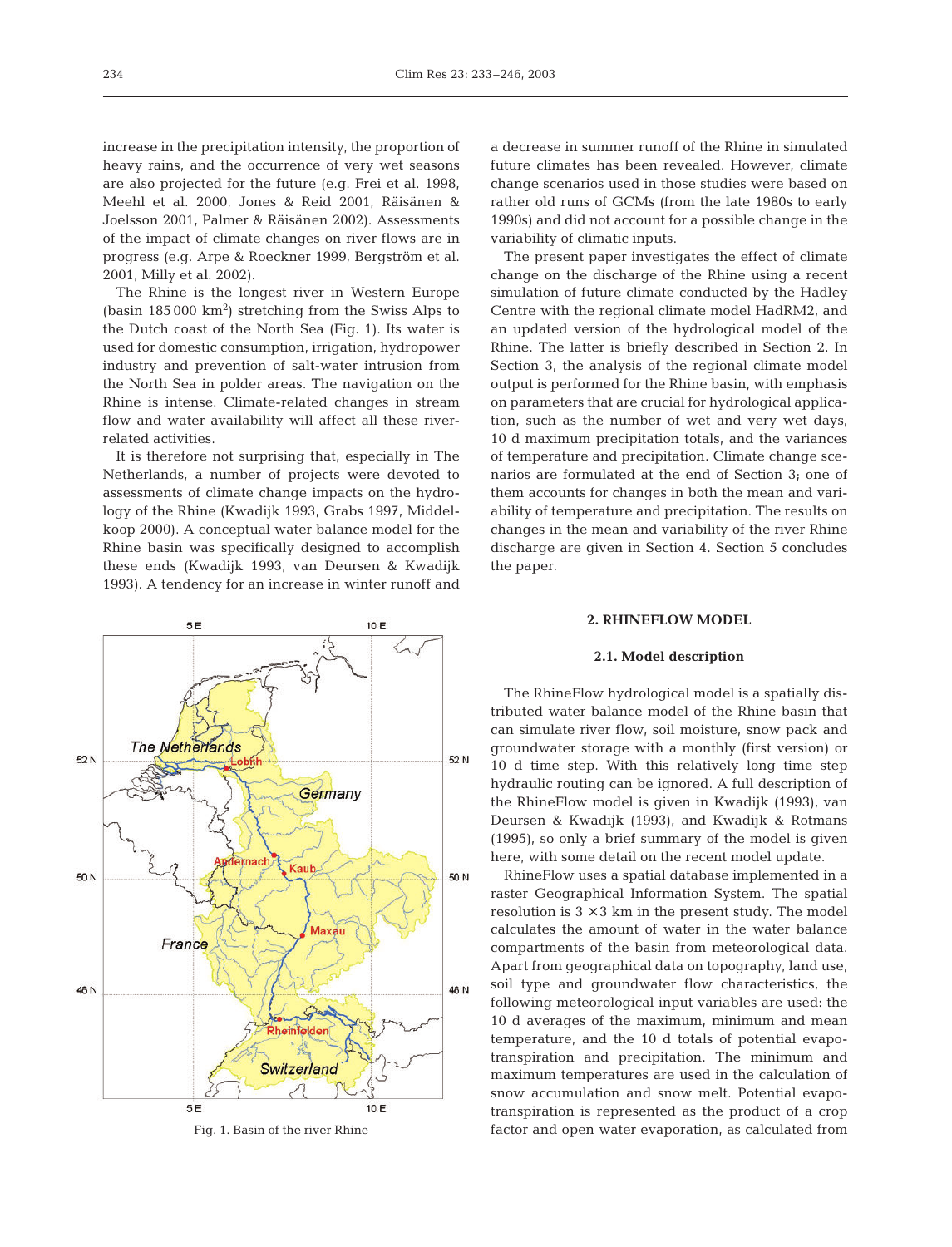meteorological data on temperature, incoming solar radiation, relative humidity and wind speed using the Penman formula. The conversion of potential to actual evapotranspiration is based on Thornthwaite & Mather (1957).

The model consists of several routines (Fig. 2) describing water flows between the storages. The 3 main storages are: the

soil moisture storage, the groundwater storage and the snow (glacial) storage. The soil moisture content is formed from precipitation plus snow melt minus actual evapotranspiration minus direct runoff, and depends on soil and land use types. If the soil moisture capacity is exceeded, then the surplus is separated into the rapid runoff and the groundwater reservoir; the latter adds a portion of water (the delayed runoff) to the total runoff. For each cell at each time step, the model output consists of the accumulated runoff from all the upstream cells, calculated according to the drainage pattern. For certain cells this output represents the discharge series at gauging stations along the river Rhine.

#### **2.2. Model update**

The meteorological dataset of the RhineFlow model has been updated with new daily data from the CHR (Commission International de l'Hydrologie du Bassin du Rhin) database. The spatial coverage has been substantially improved. The temperature and open water evaporation series are now available for more than 70 stations in the Rhine basin. The precipitation series are available for about 200 subcatchments in Germany, over 30 stations in France and for a  $2 \times 2$  km spatial grid in Switzerland. The 35 yr period 1961–1995 was selected as the baseline.



Fig. 2. Schematic of the RhineFlow model

Table 1. Calibration and verification statistics for the RhineFlow model

|                                     | Lobith. | Andernach | Kauh   | Maxau  | Rheinfelden |
|-------------------------------------|---------|-----------|--------|--------|-------------|
| Catchment area<br>upstream $(km^2)$ | 160.800 | 139795    | 103729 | 50.343 | 34 550      |
| Calibration $r^2$                   | 0.80    | 0.81      | 0.78   | 0.83   | 0.85        |
| Validation $r^2$                    | 0.77    | 0.80      | 0.74   | 0.81   | 0.84        |

With this meteorological update, the RhineFlow model was recalibrated using the observed discharge data at 5 gauging stations along the Rhine (Fig. 1, Table 1). The set of calibration parameters includes an adjustment parameter for the potential evapotranspiration, which is used to close the total water balance (that is, to ensure that the measured precipitation minus simulated actual evapotranspiration equals the measured discharge over the calibration period), and parameters for the separation and recession of the water flows to and from the groundwater reservoir. The parameter values were obtained by fitting the modelled discharge to observations for each of the 5 gauging stations for the period 1961–1978. The validation period was 1979–1995. The squared correlation coefficient r<sup>2</sup> between the simulated and observed discharge is presented in Table 1. The values of  $r^2$  in this table are somewhat higher than the Nash & Sutcliffe (1970) efficiency, which has often been used by hydrologists as a measure of model performance.

Fig. 3 shows the measured and simulated discharge of the Rhine (35 yr averages) at the station Lobith, located at the Netherlands-German border (Fig. 1). The comparison indicates fairly good model performance in simulating the seasonal cycle of the present-

 $4000$ observations **RF** simulation 3000 discharge, m<sup>3</sup>/s 2000 Lobith Nov-Dec Jan-Feb Apr-May Aug-Sep 1000 20 25 35  $\Omega$ 5  $10$ 15 30 time (number of 10-day period)

Fig. 3. Observed discharge of the Rhine at Lobith compared with that simulated by RhineFlow (RF). Shown are the average (1961–1995) discharges for the 36 periods of 10 d in the year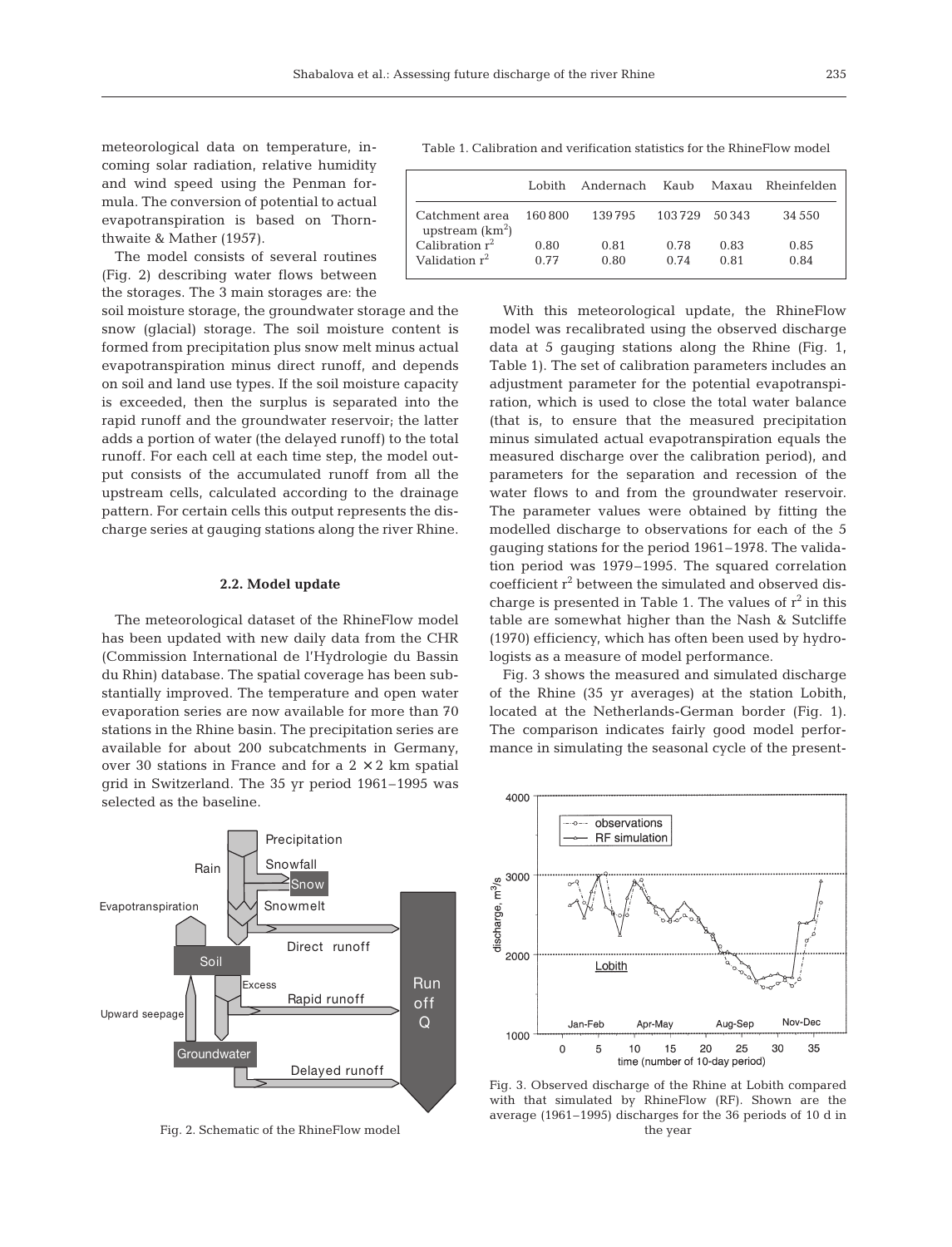day discharge of the Rhine. Other gauging stations along the Rhine demonstrate a similar level of agreement between the observations and simulations; for each station the annual mean is within 3% of the observed value.

The high flows are also satisfactorily reproduced by RhineFlow. The annual maximum 10 d discharges at Lobith for the 1961–1995 period, observed and simulated, are compared in Fig. 4a. The mean bias is small (approx. –2%); however, the highest discharges tend to be considerably underestimated. Although in the upper part of the basin the model tends to deviate more from the observations, the mean bias is still within 10% of the observed value at every gauging station. The low flows, on the other hand, are systematically underestimated by RhineFlow (Fig. 4b). Although in absolute terms the bias in the annual minima is small and comparable in magnitude to that in the



Fig. 4. Observed annual (a) maxima and (b) minima of the Rhine discharge at Lobith compared with those simulated by RhineFlow (RF). The annual maximum for a given year is computed for the period running from September of the previous year to September; the annual minimum refers to the calendar year

annual maxima of the 10 d discharges, it is rather large in relative terms (26% at Lobith). A better treatment of the direct runoff, soil moisture budget and groundwater discharge is needed to improve the accuracy of the simulation of low flows.

To simulate the future discharge of the Rhine, the RhineFlow model has to be run with altered meteorological inputs. Changes in temperature and precipitation for the future are obtained from climate model integrations. Changes in potential evapotranspiration are then calculated within the RhineFlow model using a relation between the change in open water evaporation and temperature for The Netherlands (Brandsma 1995). Possible effects of changes in incoming solar radiation, relative humidity and wind speed on evapotranspiration are neglected.

# **3. CLIMATE CHANGE SCENARIOS**

Temperature and precipitation changes at the end of the 21st century were derived from the Hadley Centre regional climate model HadRM2 nested within the global coupled climate model HadCM2 (Johns et al. 1997). HadRM2 is a limited area model with a grid resolution of about  $50 \times 50$  km, driven at its boundaries by output from HadCM2. The finer resolution of HadRM2 provides for a more realistic simulation of precipitation than that of HadCM2 (Noguer et al. 1998, Durman et al. 2001). The output from 2 integrations of HadCM2/HadRM2 was used. The control climate simulation was conducted with a constant greenhouse gas forcing representative of the second half of the 20th century. Thirty years of simulation were available for analysis. The boundary conditions for the future climate in HadRM2 were taken from a transient climate change experiment with HadCM2 performed using historical greenhouse gas forcing from 1860 to 1989 and a 1%  $yr^{-1}$  increase in equivalent  $CO_2$  after this. No sulphate aerosol forcing was included. This implies rather large temperature changes, 3.0°C by the 2080s, similar to those resulting from the scenario IS92a (IPCC 1996). Twenty years (2080–2099) of perturbed climate simulation with HadRM2 were available. In the following sections, the climate change estimates were derived from the 20 yr perturbed run and the last 20 yr of the control run. The complete control run was used, however, in comparisons with the observed climate.

There are 89 HadRM2 grid points in the Rhine basin. The fields of precipitation and mean, maximum and minimum temperature were extracted for the Rhine area with daily resolution and averaged or accumulated over 10 d. Actual evapotranspiration data (monthly resolution) from HadRM2 were used in checks on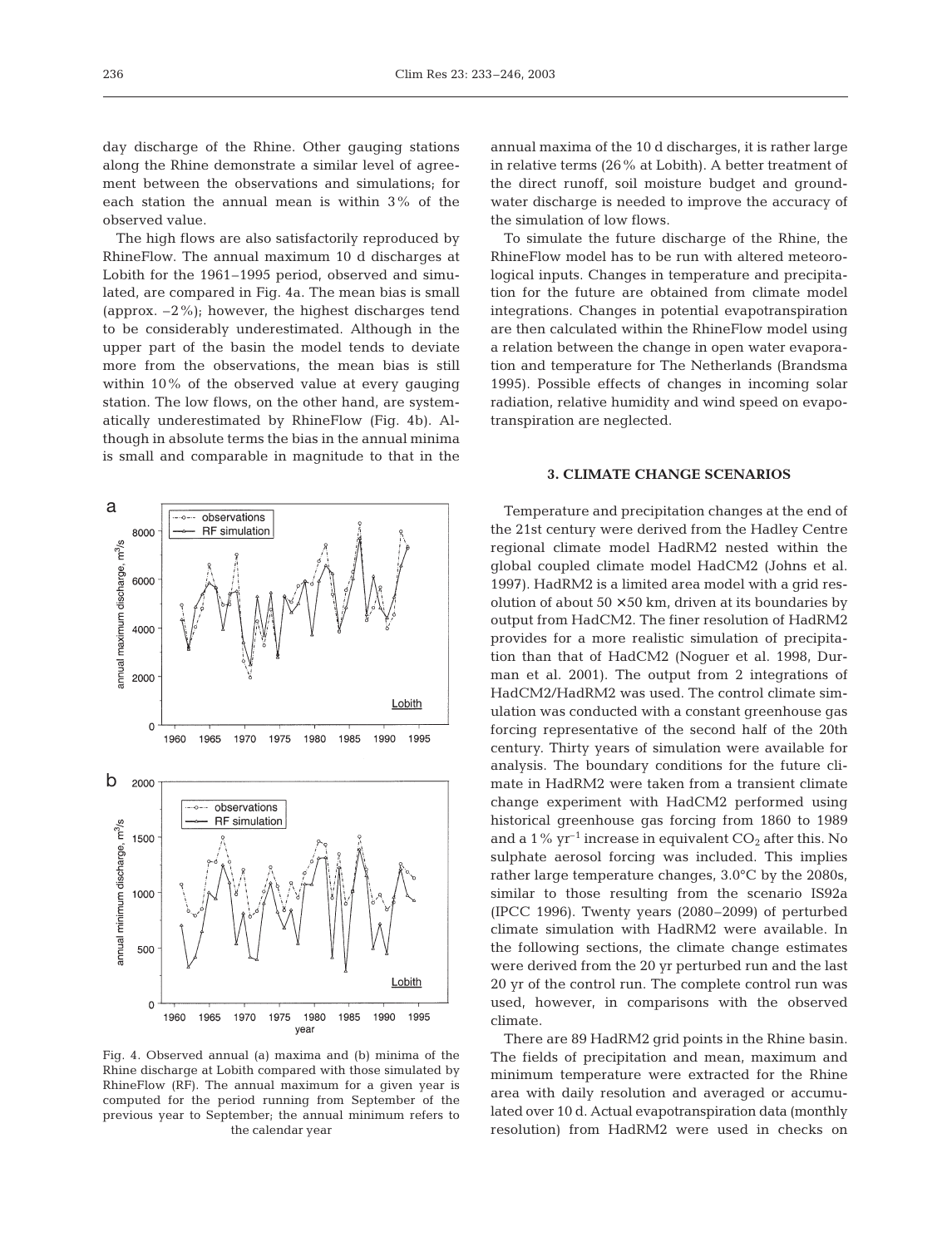the consistency of the control climate simulated by HadRM2 with observations, as well as in checks on the calculated changes of evapotranspiration in the Rhine-Flow model.

#### **3.1. Control climate**

The differences between the HadRM2 control climate simulation and the climatology (1961–1995) of the RhineFlow model are shown in Fig. 5 for the average annual temperature and in Fig. 6 for the average total annual precipitation. The cold and wet bias of HadRM2, evident in these figures, was noted earlier by Noguer et al. (1998) for most of Europe. The Rhine basin averaged bias relative to the RhineFlow climatology is –1°C for temperature and 180 mm (16%) for precipitation. The wet bias is partly a result of the fact that the observed precipitation amounts were not corrected for the systematic undercatch inherent to rain gauges. The bias in mean annual actual evapotranspiration is 56 mm (12%). As a result of these biases in the HadRM2 control climate simulation, the difference between the simulated values of the area-averaged precipitation and actual evapotranspiration (577 mm  $yr^{-1}$ ) exceeds the observed mean annual discharge at Lobith (449 mm yr<sup>-1</sup>) by 29%.

The bias of HadRM2 varies seasonally and is largest in winter for precipitation and in spring and summer for temperature. It varies also spatially, being largest in the alpine region. Locally, the bias exceeds 5°C in mean annual temperature and 100% in mean annual



Fig. 5. Difference in mean annual temperature between the control climate integration of HadRM2 and the actual baseline climatology aggregated to the HadRM2 grid



Fig. 6. Difference in total annual precipitation between the control climate integration of HadRM2 and the actual baseline climatology aggregated to the HadRM2 grid

precipitation. On the other hand, in the low part of the Rhine basin HadRM2 performs very well, even on the monthly timescale. Fig. 7 shows the observed and simulated monthly averages of precipitation and actual evapotranspiration representative of the east of The Netherlands. The values of actual evapotranspiration were derived from measurements in the Hupselse Beek experimental catchment for the period 1976–1982 (Stricker 1981, de Bruin & Stricker 2000) and the values of precipitation from the nearby climatological station Winterswijk for the period 1951–1980. The bias in both variables is typically within 20%.

In spite of bias, HadRM2 reproduces the geographical structure of the observed temperature quite well and that of precipitation reasonably. The pattern correlation with observations is 0.54 for mean annual precipitation and 0.95 for mean annual temperature. These values hardly change over the year: 0.52/0.46 for precipitation and 0.91/0.96 for temperature in winter/summer, respectively. The pattern correlation of the annual temperature and precipitation fields is –0.86 in HadRM2 versus –0.73 in observations.

#### **3.2. Changes in temperature and precipitation**

# 3.2.1. Mean fields

The perturbed minus control run values of mean annual temperature and precipitation are shown in Figs. 8 & 9, respectively. The precipitation changes are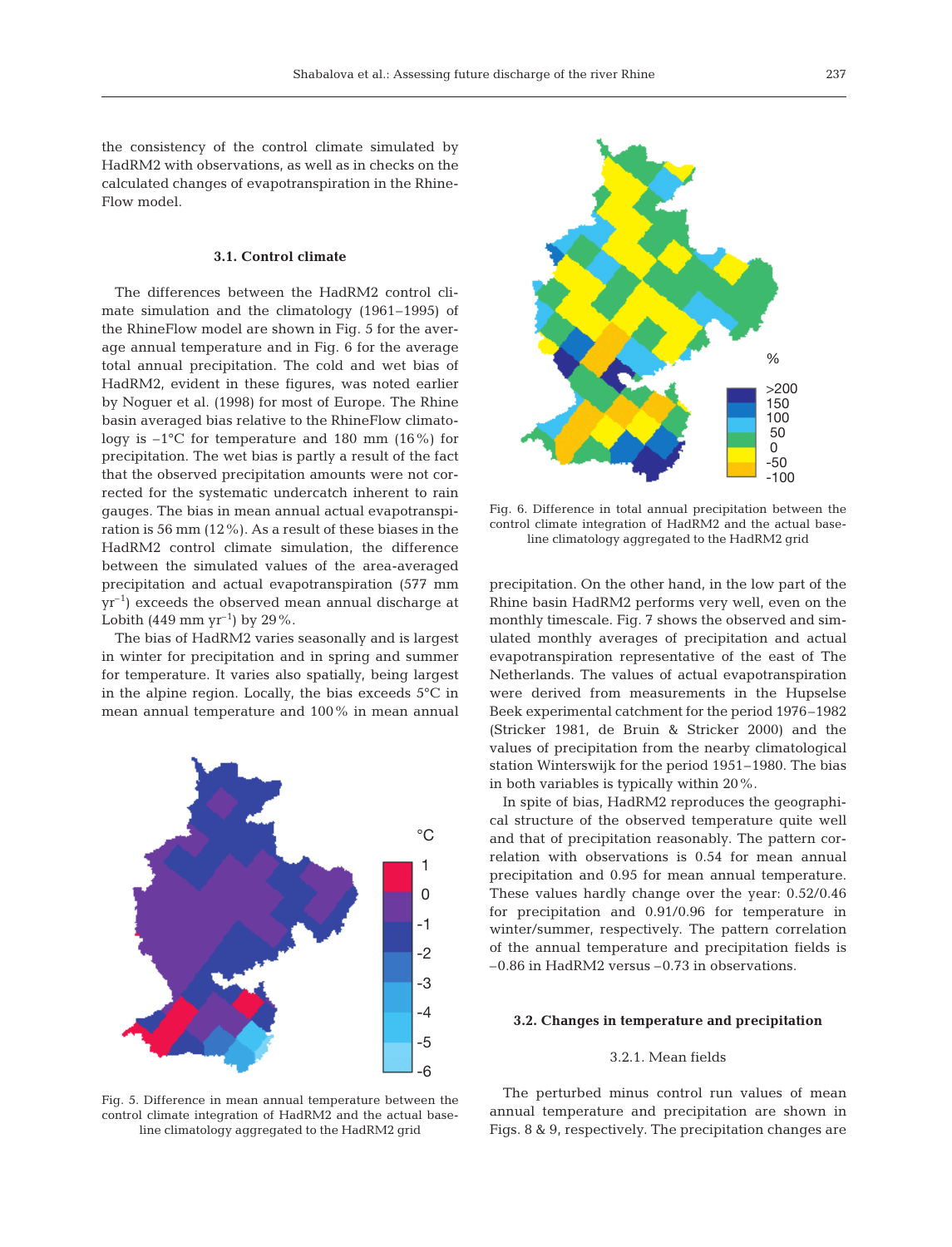

Fig. 7. Precipitation and actual evapotranspiration in the east of The Netherlands, compared with those simulated in the control climate experiment by HadRM2 for the grid point 52° N, 7.5° E

expressed in percent of the control run means. The mean annual temperature increases over the whole area, with the largest increase in the Alps. The basin averaged warming is 5.8°C in winter and 4.7°C in summer; the annual mean warming is 4.8°C. The corresponding change in mean annual actual evapotranspiration is 56 mm  $(+10\%)$  on average; in winter the actual evapotranspiration increases by 24 mm (47%), while in summer it decreases by 6 mm (3%).

The annual precipitation totals increase over the part of the basin north of 48° N, with a maximum of about 10% in the NE corner. In the Alps mean annual precipitation decreases; at 3 grid points the decrease exceeds 10%. The basin averaged annual precipitation increases only slightly  $(+4\%)$ . However, the precipitation anomaly varies considerably with season: in summer precipitation decreases everywhere  $(-12\%$  on average, up to  $-29\%$  in the Alps), while in autumn precipitation increases over the whole domain  $(+15\%$  on average, up to 45% in the Alps). In winter and spring precipitation increases on average by 6 and 9%, respectively, although at a few grid points in the Alps precipitation decreases.

# 3.2.2. Number of wet days and wet day precipitation amount

The total number of wet days,  $N_{w}$ , decreases all over the basin; the area-averaged decrease is about 30 d  $yr^{-1}$ . Seasonally, the decrease is smallest in winter (less than 5 d) and largest in summer (more than 12 d), especially in the Alps. A green-

house-gas-induced reduction in the number of wet days in central Europe was also found by Räisänen & Joelsson (2001) in 2 other regional climate model experiments. In the alpine region, the decrease in  $N_{w}$ is accompanied with a decrease in total precipitation (Fig. 9). In the north the total precipitation amount increases despite the decrease in  $N_{w}$ . This is because



Fig. 8. Difference in mean annual temperature between the perturbed and control climate integrations of HadRM2



Fig. 9. Difference in mean annual precipitation between the perturbed and control climate integrations of HadRM2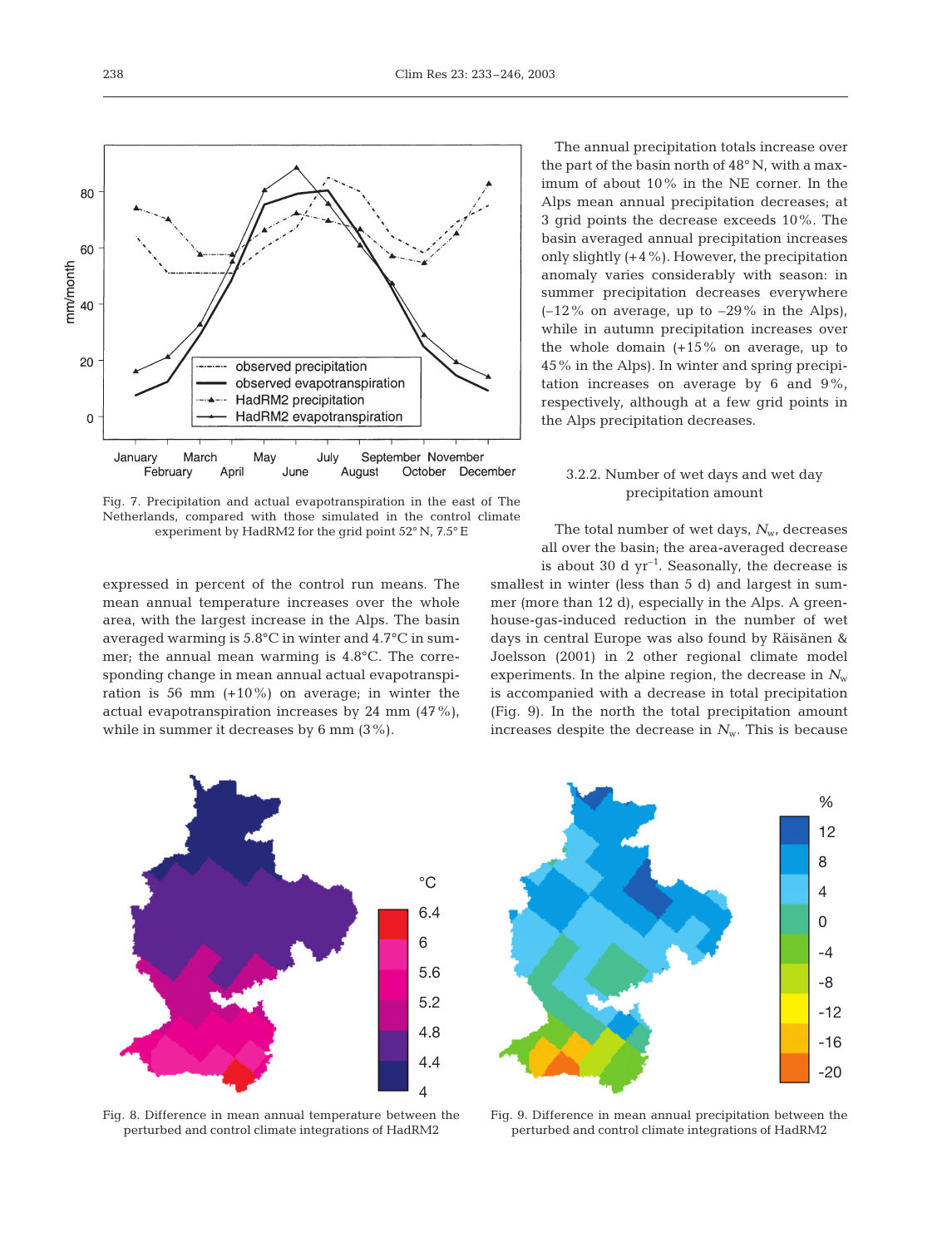the number of days with heavy precipitation (>5 mm  $d^{-1}$ ) increases, and so does the amount of rain they bring. Fig. 10a illustrates the change in the number of days with precipitation above different thresholds, and Fig. 10b the change in precipitation amount summed over these days. In the low and middle parts of the basin the total rainfall increases for all thresholds. For the heaviest precipitation events the change in precipitation amount is positive everywhere, including the upper part of the Rhine basin. The change in precipitation amount per rainy day (intensity) is positive for all precipitation thresholds and is largest for the heaviest precipitation events. An increase in the frequency and intensity of heavy rainfall is a prevalent result of model simulations of the



Fig. 10. (a) Change in the number of days with precipitation above a given threshold for the end of the 21st century in the HadRM2 experiment. (b) Change in precipitation amount associated with these days. The values at  $x = 0$  give the change in total annual precipitation. The shown locations are: 52° N, 7.5° E (low part of the basin), 50° N, 7.5° E (middle part), 47° N, 7.5° E (upper part)

future climate (Durman et al. 2001, IPCC 2001, Jones & Reid 2001).

# 3.2.3. Variability of 10 d temperature and precipitation

Together with an increase in the average temperatures, there are also systematic changes in the standard deviations of the 10 d mean temperatures. Table 2 shows that the standard deviation decreases in winter and increases in the other seasons. The largest increase occurs in summer. A similar pattern of variance change in mid-latitude regions has been found in other regional climate model runs for daily (Mearns et al. 1995) and monthly (Gallardo et al. 2001) temperatures. The change in the standard deviation in Table 2 is statistically significant at the 5% level for 3 of the 4 seasons, using the jackknife test for equality of variances by Beersma & Buishand (1999).

For the 10 d precipitation amounts the coefficient of variation (CV: standard deviation divided by the mean) was considered as measure of variability. CV does not change if the precipitation amounts are multiplied by a constant factor, as is often done to obtain a climate change scenario. The results in Table 3 indicate a statistically significant (5% significance level) increase in CV in all the seasons except for autumn. A jackknife statistic similar to that in Beersma & Buishand (1999) was used for testing the significance of the change in CV. The increase in CV is rather uniform over the entire Rhine basin; the area-averaged annual-mean increase is 16%.

Table 2. Changes in the standard deviations (SD) of the 10 d mean temperatures in the HadRM2 climate change experiment. The variances were averaged over the nine 10 d periods of the season and over all grid points in the Rhine basin. Here, the p-value refers to the observed significance level of the jackknife test; DJF: December–February, MAM: March– May, JJA: June–August, SON: September–November

|                            | $D_{\rm J}$ F | MAM   | JJA.  | <b>SON</b> |
|----------------------------|---------------|-------|-------|------------|
| SD $(^{\circ}C)$ , control | 4.32          | 2.95  | 2.71  | 2.58       |
| $\vert$ SD (°C), perturbed | 3.57          | 3.07  | 3.66  | 2.93       |
| p-value                    | 0.049         | 0.302 | 0.001 | 0.020      |

Table 3. Same as in Table 2, but for the coefficient of variation (CV) of the 10 d precipitation amounts

|               | $D_{\rm J}$ | <b>MAM</b> | .J.JA | <b>SON</b> |
|---------------|-------------|------------|-------|------------|
| CV, control   | 0.71        | 0.65       | 0.71  | 0.93       |
| CV, perturbed | 0.89        | 0.74       | 0.91  | 0.91       |
| p-value       | 0.000       | 0.002      | 0.000 | 0.938      |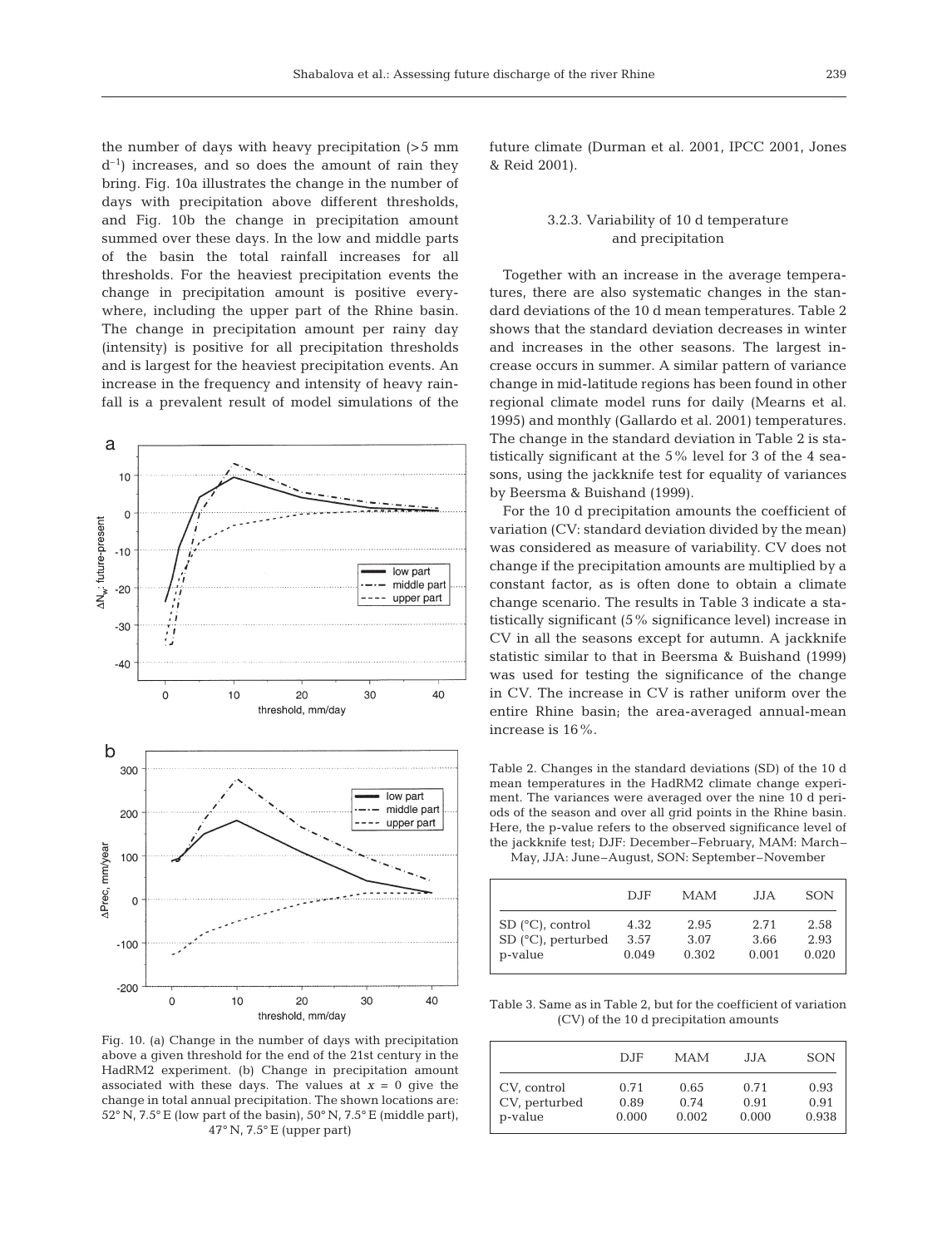Partly because of the increased variability, the largest 10 d precipitation amount  $P_{\text{max}}$  increases in most of the basin, including areas where the mean annual precipitation decreases. Most notably  $P_{\text{max}}$  increases in the north, where locally it more than doubles (not shown). The number of events in the future exceeding the control-climate 10 d precipitation maximum is larger than 10 in the lowland part of the basin. This illustrates that the mean return period of extreme precipitation events reduces substantially in the simulated future climate.

#### **3.3. Scenario time series for application in RhineFlow**

The bias of the HadRM2 control climate simulation observed in Section 3.1 warns against direct use of the absolute values of the output from the HadRM2 perturbed climate run as a scenario for the hydrological model. On the other hand, the spatial structure of temperature and precipitation in the control climate run resembles that in the instrumental record. This suggests that the changes of temperature and precipitation, as simulated by HadRM2, superimposed on the baseline climatology of the RhineFlow model, may give a plausible climate change scenario. In this section, 2 scenarios are formulated: the simplest one, Scenario 1, accounting for changes in the mean fields as discussed in Section 3.2.1, and a more elaborate one, Scenario 2, that accounts additionally for changes in characteristics of variability as discussed in Section 3.2.3. The changes obtained from the HadRM2 grid are applied to the RhineFlow grid using a nearestneighbour approach.

For each point of the HadRM2 grid and for each of the 36 periods of 10 d in the year, the following quantities were computed: the 20 yr averages of temperature  $\overline{T}_{pert}$  and precipitation  $\overline{P}_{pert}$  from the HadRM2 perturbed climate run, the 20 yr averages  $\overline{T}_{cont}$  and  $\overline{P}_{cont}$ from the control climate run, the standard deviations of the 10 d temperatures  $σ_{pert}$  and  $σ_{cont}$  and the CV of the 10 d precipitation amounts in the perturbed and control climate run of HadRM2. To reduce the effect of sampling variability due to the rather short simulation runs, these quantities were smoothed using running means of seven 10 d periods.

In Scenario 1, the difference  $\overline{T}_{pert} - \overline{T}_{cont}$  is added to the 1961–1995 baseline series  $T_{obs}(t)$  to form the scenario temperature series  $T_{sc}(t)$ :

$$
T_{sc}(t) = T_{obs}(t) + (\overline{T}_{pert} - \overline{T}_{cont})
$$
 (1a)

This changes the mean of  $T_{obs}(t)$ , but has no effect on the variance. For precipitation, the ratio  $\bar{P}_{pert}/\bar{P}_{cont}$  is applied to the baseline series *Pobs(t)*:

$$
P_{sc}(t) = P_{obs}(t) \times (\overline{P}_{pert}/\overline{P}_{cont})
$$
 (1b)

This transformation has the effect of changing the mean of  $P_{obs}(t)$  by that ratio, but also changes the variance by the ratio squared; *CV* remains, however, unchanged, as already noted in Section 3.2.3. The scenario series  $T_{sc}(t)$ ,  $P_{sc}(t)$  and the baseline series  $T_{obs}(t)$ ,  $P_{obs}(t)$  are 35 yr long (1260 periods of 10 d).

In Scenario 2, the HadRM2-projected changes in the mean and variance of the 10 d temperatures are accounted for by using the following linear transformation of *Tobs(t)*:

$$
T_{sc}(t) = [T_{obs}(t) - \overline{T}_{obs}] \times \sigma_{pert} / \sigma_{cont} + \overline{T}_{obs} + (\overline{T}_{pert} - \overline{T}_{cont})
$$
 (2)

Here  $\overline{T}_{obs}$  stands for the 35 yr averages of the observed 10 d temperatures (36 values). This transformation changes the mean of  $T_{obs}(t)$  as in Scenario 1, but also changes the standard deviation of  $T_{obs}(t)$  by the ratio  $σ<sub>pert</sub>/σ<sub>cont</sub>.$ 

A transformation similar to Eq. (2) for precipitation to account for the increase in CV results in negative values of *Psc(t)* for a number of 10 d periods. Simple replacement of these negative values by zeros increases the mean additionally by about 4%. One way to avoid these negative values is to fit Weibull distributions to the observed 10 d precipitation amounts (36 different distributions for each grid point), then to change the estimated parameters of these distributions according to the HadRM2 integrations and finally to compute the new precipitation values. This method was used in the present study; details are given in Appendix 1. In Scenario 2, the mean of *Pobs(t)* changes as in Scenario 1, but also the increase in CV is consistent with that in the HadRM2 experiment. Scenario 2 also implies an increase in the proportion of very small 10 d rainfall amounts; in a crude approximation, this may be regarded as a representation of the increase in the number of dry days in the simulated future climate as discussed in Section 3.2.2.

# **4. CHANGES IN RIVER FLOWS**

#### **4.1. Seasonal cycle**

Changes in the mean discharge of the Rhine under Scenarios 1 and 2 are presented in Fig. 11 for Lobith and Rheinfelden. The relative changes from Scenario 1 are shown in Fig. 12. Scenario 2 brings almost the same pattern of change in mean discharge as Scenario 1. At Lobith, the mean annual discharge decreases by 3% in Scenario 1 and by 5% in Scenario 2. While the mean annual discharge does not change much, there is a marked redistribution of discharge within the year. Table 4 shows the changes in the annual and seasonal means for a number of water balance components of the Rhine basin. Shown are averages over the areas upstream of Lobith, Maxau and Rheinfelden.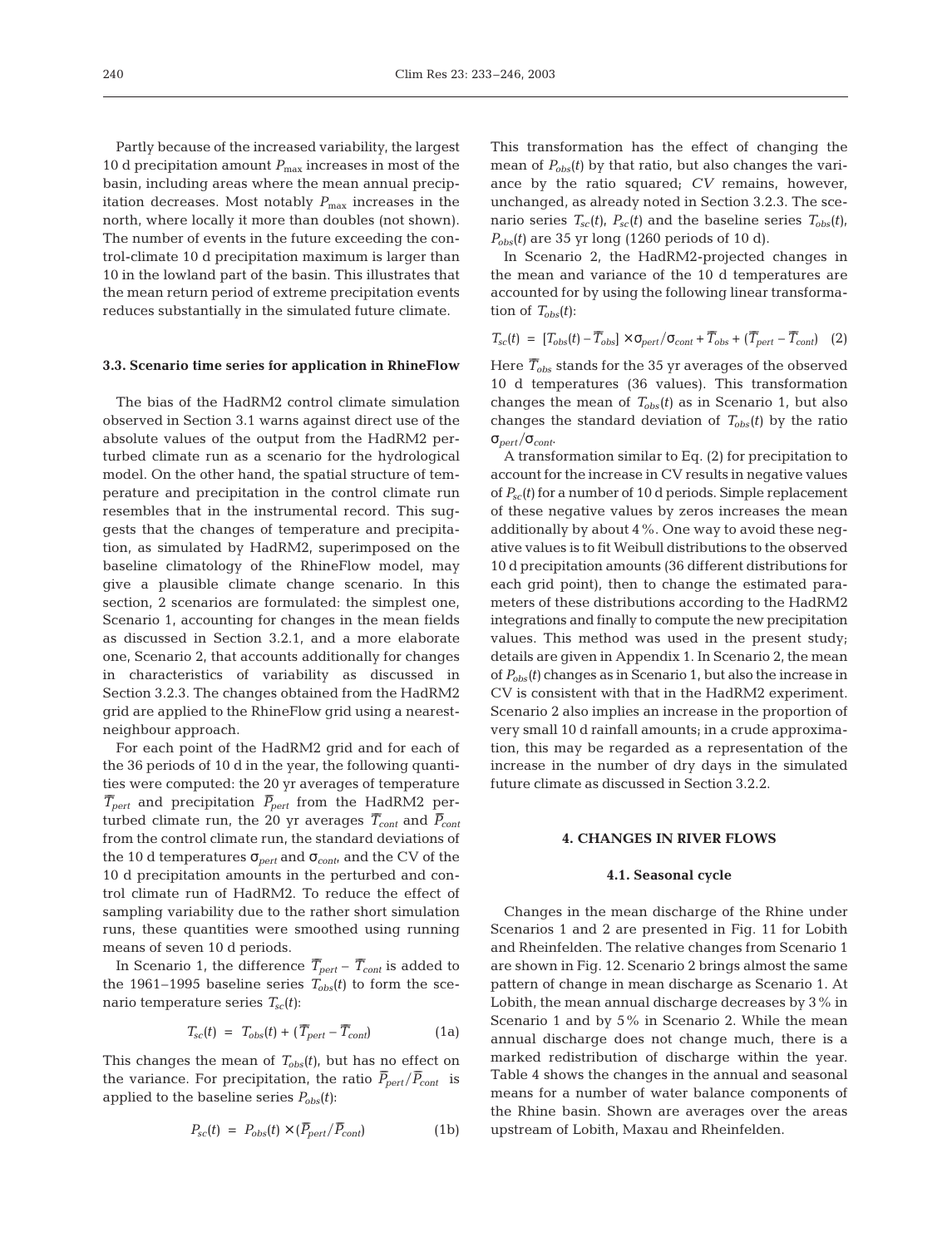

Fig. 11. Discharge of the Rhine at Lobith and Rheinfelden, as simulated by RhineFlow for the present-day climate and in 2 scenario runs. Shown are the average discharges for the 36 periods of 10 d in the year

During winter the discharge increases throughout the Rhine, with the largest relative changes in the alpine region (+37% at Rheinfelden in Scenario 1 and +35% in Scenario 2). This is due to the increase in precipitation and the fact that warming leads to a decrease in the amount of precipitation that is stored as snow and to an increase in early melt. During summer the discharge of the Rhine decreases, by 31% (29% in



Fig. 12. Change in the Rhine discharge (% of the present-day discharge) at Lobith and Rheinfelden, as simulated by Rhine-Flow in climate change Scenario 1

Scenario 2) at Lobith and by 35% (33% in Scenario 2) at Rheinfelden. In August, the reduction of discharge is as large as 50% at Rheinfelden. This is in line with the decreased summer precipitation and, in the Alps, with the increased actual evapotranspiration. In the northern part of the basin the evapotranspiration hardly changes, because of sharply decreasing soil moisture. Also, due to the general decrease in snow storage in the Alps, the input from snow melt in the early summer decreases. The mean autumn and spring discharges at Lobith do not change much, due to the balance between changes in precipitation, snow pack and evapotranspiration; in the alpine area, there is some decrease in the mean discharge in these seasons. Fig. 11 indicates that the present-day gradual decrease in the mean discharge from September to November will be reversed in the future.

The basic pattern of change in discharge depicted in Table 4 is in qualitative agreement with scenario discharges for the Rhine obtained earlier (e.g. Kwadijk & Rotmans 1995). The reason is that the broad-scale pattern of discharge change is, to a large extent, controlled by the temperature change that is similar across Central Europe in most climate model integrations

Table 4. Changes (% or mm) in the main components of the water balance in the Rhine basin under Scenario 1. Shown are annual and seasonal averages over the area upstream of the indicated station. Changes in snow cover are presented in mm of water equivalent. Abbreviations as in Table 2

| Stn         | Discharge $(\% )$ |      | Actual evapotranspiration $(\%)$ |      | Soil moisture $(\% )$ |      |        | Snow cover (mm) |         |         |        |        |
|-------------|-------------------|------|----------------------------------|------|-----------------------|------|--------|-----------------|---------|---------|--------|--------|
|             | Year              | D.JF | JJA.                             | Year | D.JF                  | JJA. | Year   | D.JF            | JJA     | Year    | D.JF   | JJA    |
| Lobith      | $-3.4$            | 28.9 | $-30.6$                          | 12.9 | 24.5                  | 1.2  | $-6.2$ | 0.2             | $-12.2$ | -54     | -61    | $-46$  |
| Maxau       | $-6.0$            | 30.2 | $-33.9$                          | 20.2 | 29.6                  | 13.2 | $-2.3$ | $-0.2$          | $-4.7$  | $-105$  | $-120$ | $-90$  |
| Rheinfelden | $-4.6$            | 37.4 | $-34.7$                          | 27.5 | 46.3                  | 15.8 | $-1.6$ | $\sim$ 0        | $-3.4$  | $-1.50$ | $-171$ | $-130$ |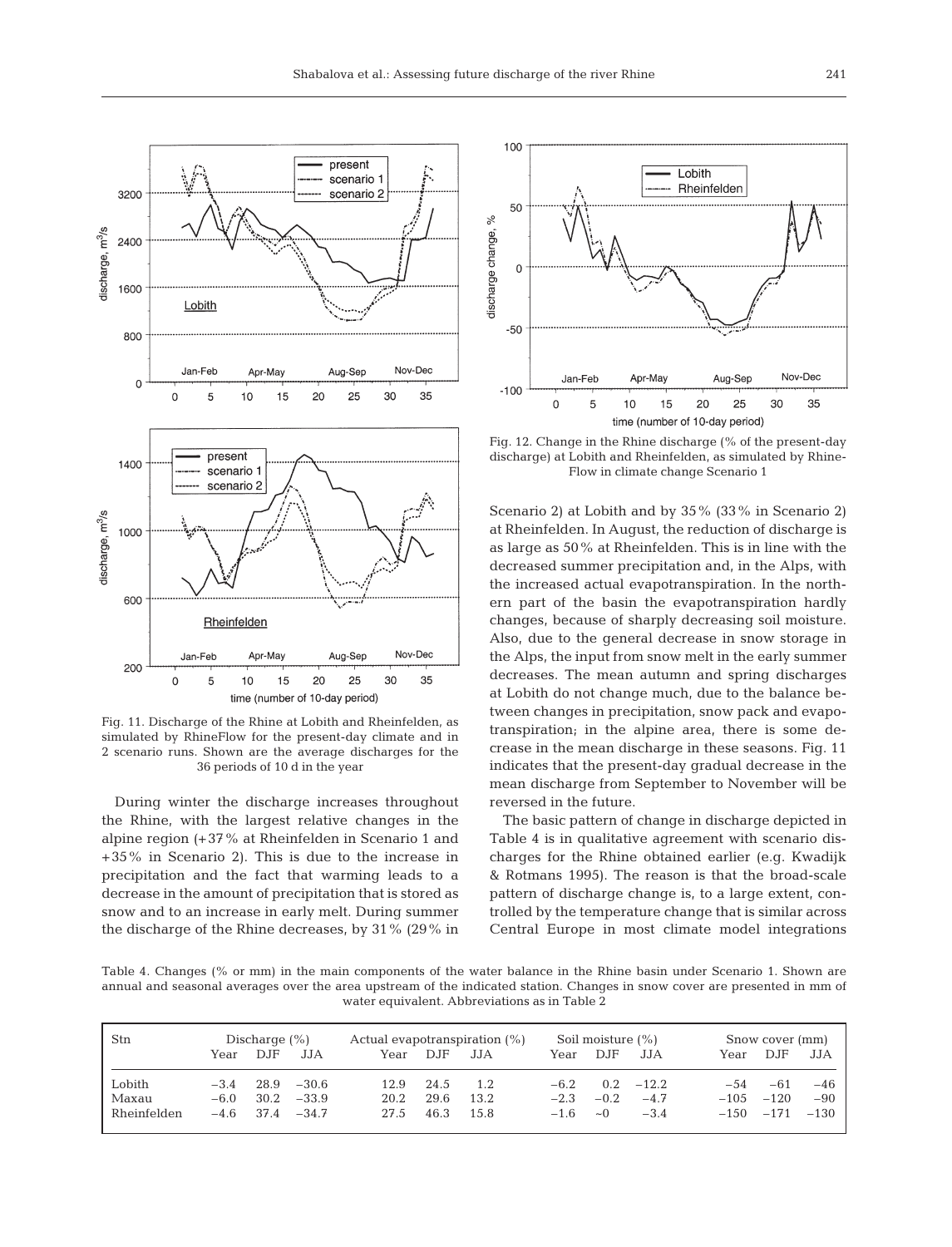regardless of their age. Note that a similar pattern can be found in the scenario discharge for other European rivers for which snow feeding is important (e.g. Arnell 1999). For the Rhine, a scenario with the mean temperature change only (Eq. 1a) and no change in precipitation results in a moderate decrease (–10%) in the mean discharge during April–October and in an increase in discharge in winter by about +15%. The change in precipitation modifies this pattern by increasing the discharge already in late autumn and by shortening though deepening the period of runoff reduction in summer.

In the current version of RhineFlow, the changes in potential evapotranspiration depend only on changes in temperature. This may introduce an inconsistency between changes in actual evapotranspiration calculated in RhineFlow and in HadRM2. The basin-averaged increase in the annual actual evapotranspiration in RhineFlow (64 mm, 13%) corresponds reasonably well to that in the HadRM2 model (56 mm, 10%). In summer, both models indicate a very small change in the area-averaged actual evapotranspiration. In winter, however, the increase in actual evapotranspiration in RhineFlow (7 mm) is about 3 times smaller than that in HadRM2 (24 mm). This points to a problem with the parametrization of potential evapotranspiration in the RhineFlow model. The full Penman-Monteith formula (McKenney & Rosenberg 1993), accounting for changes in relative humidity, wind speed and solar radiation, in addition to temperature, would give better estimates of the changes in evapotranspiration. However, it requires an extensive additional amount of data. These data were not available in the present study.



Fig. 13. Coefficient of variation (CV) of the Rhine discharge at Lobith, as simulated by RhineFlow for the present-day climate and in 2 scenario runs. Shown are the values for the 36 periods of 10 d in the year

#### **4.2. Variability of discharge**

Scenario 1 results in a significant change in relative variability of discharge throughout the Rhine even though there is no change in relative variability in the precipitation input. Fig. 13 illustrates this for Lobith. The increase in CV in autumn by about 20% is statistically significant at the 5% level in the jackknife test of Beersma & Buishand (1999). This effect appears to be a reflection of the non-linear relationships between precipitation and runoff (Arnell 1999). Under Scenario 2, the increase in CV of discharge is larger than that in Scenario 1, and it is statistically significant at the 5% level in 3 seasons out of 4.

# **4.3. Extremes**

The annual maxima  $Q_{\text{max}}$  of the discharge series are described here by the Gumbel distribution that takes the form

 $F(x) = Pr(Q_{\text{max}} \le x) = \exp\{-\exp[-(x-\xi)/\alpha]\}$  (3) where  $\xi$  and  $\alpha$  are the parameters of the distribution. The inverse transform of Eq. (3) gives the following for the standard or reduced variate *y*:

$$
y = (x - \xi)/\alpha = -\ln\{-\ln[F(x)]\}
$$
 (4)

The mean return period  $T(x)$  of an exceedance of a value *x* follows from  $T(x) = 1/[1 - F(x)].$ 

Fig. 14 shows a Gumbel plot of the annual maxima of the 10 d discharge for the present-day run and 2 scenario runs at Lobith. In the figure, the *i*thsmallest value is plotted against  $y_i = -\ln[-\ln(F_i)]$  with  $F_i = (i - 0.3)/(n + 0.4)$ , where  $n = 35$  is the sample size



Fig. 14. Annual maxima of the 10 d discharge at Lobith, as simulated by RhineFlow for the present-day climate and in 2 scenario runs. The straight lines are based on the maximum likelihood estimates of the parameters ξ and α (Eq. 3) for the largest 20 values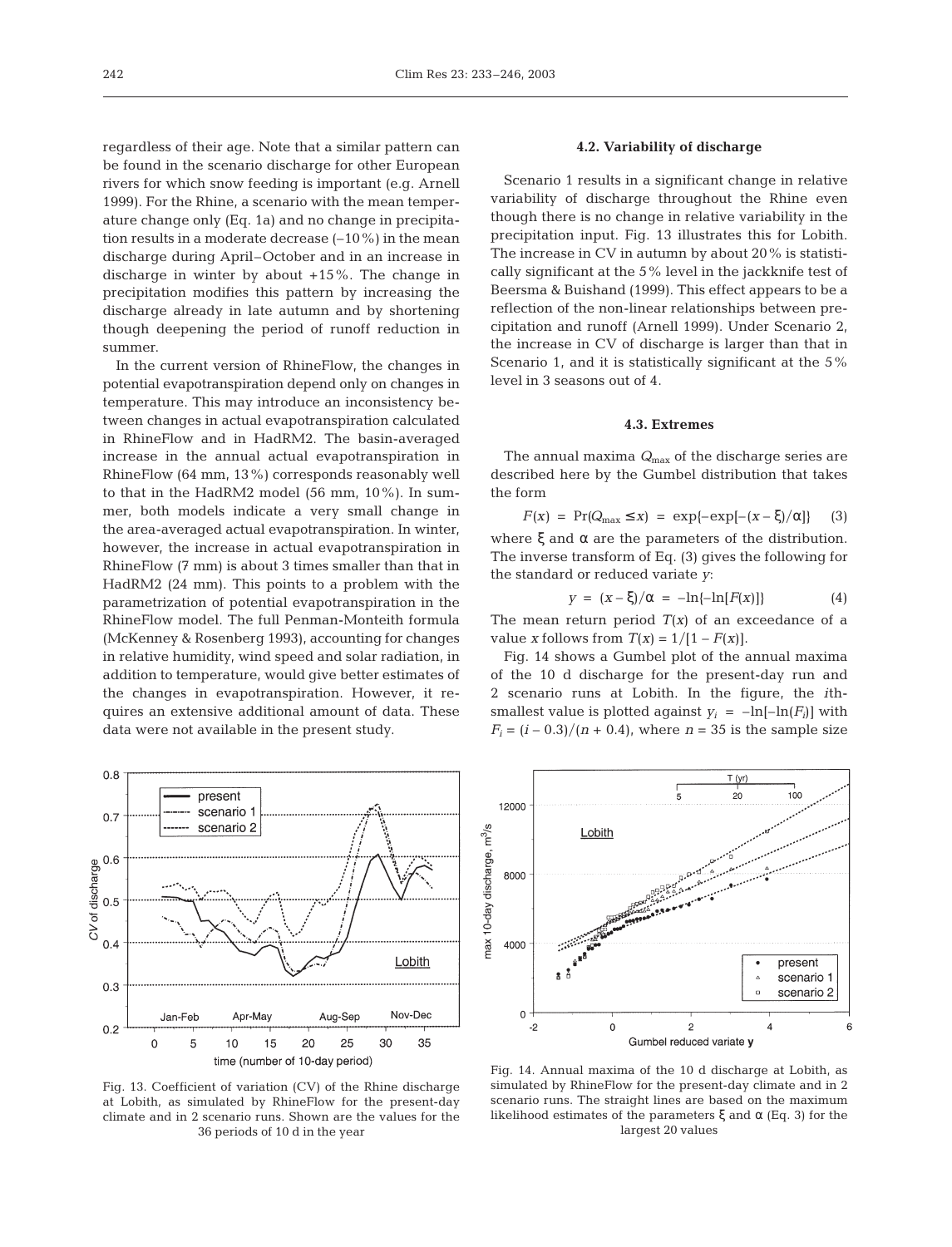(Harter 1984). If these values came from a Gumbel distribution, they would follow a straight line. Fig. 14 shows that this does not apply to the entire range of the annual maxima. The straight lines in the figure are based on the maximum likelihood estimates of the parameters ξ and α (Eq. 3) for the sample censored at the 20th-largest value of *Q*max (Harter & Moore 1968). Fig. 14 implies clear changes in the magnitude and occurrence of extreme events. The magnitude of the 20 yr maximum discharge event, for example, increases by 14% in Scenario 1 and by 29% in Scenario 2. The return period of the present-day 20 yr event reduces to 5 yr in Scenario 1 and to 3 yr in Scenario 2. It is worth pointing out that the largest discharge events in the 3 runs occur in different parts of the 35 yr period and do not coincide with the time of the absolute maximum of precipitation.

The results for Rheinfelden are somewhat different. There, the lower tail of the distribution of  $Q_{\text{max}}$  does not change, but for return periods in excess of about 3 yr the magnitude of events increases; for the 20 yr maximum discharge event the magnitude increases by about 20% in both scenarios (not shown).

Fig. 15 shows the changes in the distribution of the annual maximum discharge events within the year for Lobith and Rheinfelden. At both stations, and in both scenarios, the annual maxima tend to be more frequent in winter, thus suggesting an increasing risk of winter floods. There is also a clear tendency towards a decrease in the number of annual maximum events in summer at both stations.

Regarding low flows, Table 5 shows, for the presentday conditions and under Scenarios 1 and 2, the proportion of 10 d periods in the 35 yr long series that the Rhine discharge at Lobith is below a certain threshold. For the 1600  $\text{m}^3$  s<sup>-1</sup> threshold, this proportion increases by 30% in both scenarios, while for the 1000  $\mathrm{m}^3$  s<sup>-1</sup> threshold this number doubles. River discharges below  $1000 \text{ m}^3 \text{ s}^{-1}$  impose severe limitations on navigation in The Netherlands (Grabs 1997). This discharge is exceeded 95% of the time. Because RhineFlow underestimates the low flows (Section 2.2), the simulated present-day discharge exceeds the 1000  $\text{m}^3$  s<sup>-1</sup> threshold in 92% of the cases. In Scenarios 1 and 2, this level will be exceeded 83% of the time only. The timing of the minimum discharge shifts from September– December to August–November in these scenarios.

### **5. DISCUSSION AND CONCLUSION**

Two scenarios for temperature and precipitation in the Rhine basin at the end of the 21st century, warmer and on average wetter than the present-day climate, were derived from the HadRM2 experiment and



Fig. 15. Number of times that the annual maximum discharge occurs in the given season in the series of 35 yr, as simulated by RhineFlow for the present-day climate and in 2 scenario runs

applied to the RhineFlow hydrological model. The first scenario accounts for changes in the means of temperature and precipitation, the second scenario accounts for changes in both the mean and the variance of temperature and precipitation. With regard to the changes in the mean annual discharge, the difference between the 2 scenarios is small.

The mean annual discharge increases by a few percent only, but the seasonal cycle of the Rhine dis-

Table 5. Proportion (%) of 10 d periods that the Rhine discharge at Lobith is below a certain threshold  $(m^3 s^{-1})$ , as simulated by RhineFlow for the present-day climate and under Scenarios 1 and 2

| Threshold | Present | Scenario 1 | Scenario 2 |
|-----------|---------|------------|------------|
| 2300      | 56      | 58         | 61         |
| 1600      | 29      | 38         | 40         |
| 1000      |         | 16         | 18         |
|           |         |            |            |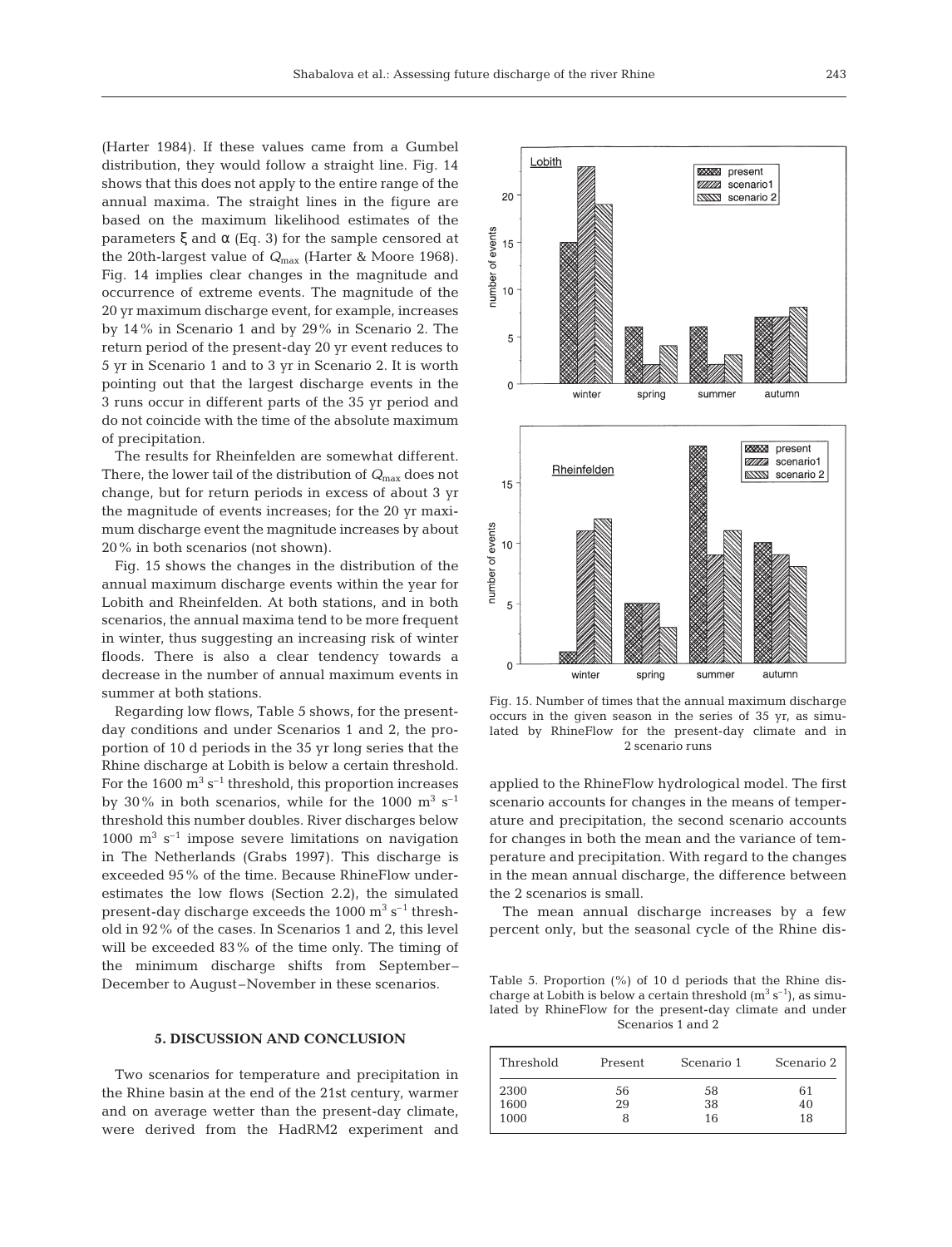charge changes remarkably. In both scenarios the mean discharge decreases by about 30% in summer and increases by about 30% in winter. Changes are even larger on a monthly scale: in August, in particular, the discharge almost halves throughout the Rhine. The increase in the winter discharge is caused by the increased precipitation in combination with the reduced snow storage and increased early melt. The decrease in the summer discharge is related mainly to the decreased precipitation and, in the alpine area, to the increased evapotranspiration. The mean autumn and spring discharges of the Rhine do not change much.

The variability of discharge changes in both scenarios, but there is a marked difference between them. In Scenario 1, the CV of discharge increases significantly only in autumn, while in winter CV even decreases. In Scenario 2, on the other hand, the CV of discharge increases throughout the year, and this increase is statistically significant in 3 seasons out of 4. The larger change in CV in Scenario 2 is accompanied by a larger change in the annual maximum discharge. The magnitude of the 20 yr maximum discharge event at Lobith, for instance, increases by 14% in Scenario 1 and by 29% in Scenario 2. The frequency of occurrence of low flows increases; the magnitude of changes is not sensitive to the chosen scenario.

These results are in qualitative agreement with the recent study of climate change impact on the Rhine discharge by Middelkoop (2000). An important distinction with that study is that the climate change scenarios used here are extracted from a recent regional climate model experiment, providing for a much finer spatial resolution. Changes in the variability of climatic inputs were not considered by Middelkoop (2000). Secondly, the meteorological input for the hydrological model is substantially updated, which potentially allows for a better treatment of spatial variability. These improvements increase our confidence in the resulting scenario discharge. According to the present study, the magnitude of changes in the discharge of the Rhine, in particular, the summer reduction of the flow, is much larger than previously projected. In the present-day climate, water shortage is not a major problem for the Rhine. In the future, however, the decrease in the mean discharge, particularly in August, and the increasing frequency of very low flows in summer may affect navigation, as well as water quality and supply. In winter, the scenarios suggest an increasing risk of floods, in particular if the increase in the CV of precipitation is taken into account.

The climate change scenarios used in this paper were based on a recent regional climate model experiment. Changes in temperature across Europe, as simulated by HadRM2, are consistent among most modelling studies (IPCC 2001). The increase in precipitation during the non-summer seasons and its decrease in summer, as simulated by HadRM2, is a consistent result for mid-latitude Europe among coupled climate models (IPCC 2001; see also Arnell 1999, Arpe & Roeckner 1999). The bias of the HadRM2 control climate simulation (Section 3.1) leaves, however, room for improvement. A reduction of bias is necessary to use the climatic series from the perturbed climate run directly as a scenario for the future climate. This will potentially provide an opportunity to account for changes in the temporal structure of the input series other than changes in the mean and variance.

The hydrological model used here is rather simple. As yet, it reproduces the mean seasonal flows well, and it does simulate changes in variability of discharge in both scenarios (Sections 4.2 and 4.3). On the other hand, there is a large bias in the present-day simulation of low flows. The highest discharges are also underestimated. This points to an incomplete description of relevant hydrological processes, which might question the applicability of RhineFlow outside the range of present-day conditions. There is therefore a need to improve the simulation of the extreme flows in the hydrological model. This work is currently in progress. The parametrization of changes in evapotranspiration via a temperature anomaly method is another pitfall of RhineFlow. The use of more physically based methods is preferable, but it requires a large additional amount of data.

The present results describe a plausible scenario for the Rhine discharge in 2080–2099. There is, however, a chain of uncertainties in the above procedure of assessing future discharge. The main uncertainties are related to the climate change scenario. These include a number of uncertainties regarding future emissions of greenhouse gases, plus uncertainties added at the stages of translation of emissions into forcing and of forcing into climate changes. With only 1 climate model integration used, little insight was given into this matter in the present paper. On the other hand, invoking of just another climate model would not add much to assessing the above uncertainties. In a comprehensive manner the uncertainties of climate change scenario can be accounted for within a probabilistic framework. Such a framework is only now emerging (Jones 2000, Palmer & Räisänen 2002).

*Acknowledgements.* We wish to thank H. Buiteveld for his contribution to this research, G. P. Können and an anonymous reviewer for their detailed comments, F. J. M. van der Wel for his help with Fig. 1, and J. C. J. Kwadijk, who is the main developer of the RhineFlow model. The precipitation, temperature and evaporation data in this study were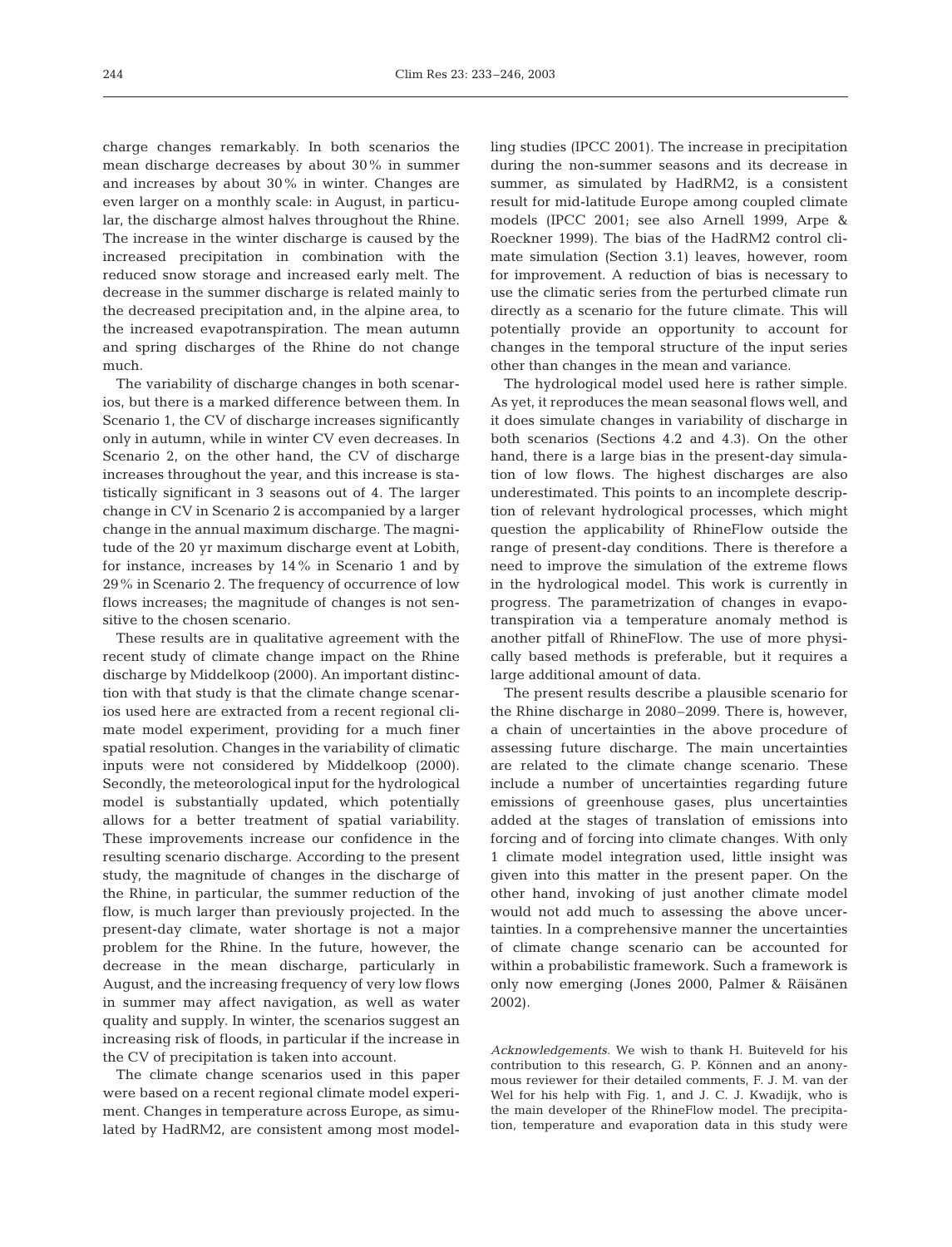made available by the following institutions: Deutscher Wetterdienst, Service de la météorologie et de l'hydrologie de Luxembourg, Météo France and Swiss Meteorological Institute, via the CHR meteorological database. J. N. M. Stricker kindly provided the Hupselse Beek data. The HadCM2/HadRM2 data were supplied by the Climate Impacts LINK project, Department of the Environment, Contract EPG 1/11/16, on behalf of the Hadley Centre and UK Meteorological Office. This research was, in part, supported by the EU Environment and Climate Research Programme (contract: EVK1-CT-2000-00075 SWURVE) and the Institute for Inland Water Management and Waste Water Treatment (RIZA).

#### **Appendix 1.** Scenario 2 for precipitation from the Weibull distribution

The Weibull distribution is a flexible 2-parameter distribution providing a reasonable fit to the 10 d rainfall amounts. The distribution is given by:

$$
F(x) = Pr(X \le x) = 1 - exp[-(x/\alpha)^c], \quad x \ge 0 \quad (A1)
$$

Here  $\alpha$  is the scale parameter and  $c$  the shape parameter. The distribution function can be easily inverted. For the *p*th quantile  $x_p$  we find:

$$
x_p = \alpha [-\ln(1-p)]^{1/c} \tag{A2}
$$

In the observed data, the Weibull parameters  $\alpha_0$  and  $c_0$ were chosen such that the distribution preserves the mean and variance, and hence CV. This was done for each 10 d period of the year and for each HadRM2 grid box. For Scenario 2, the mean and CV were adjusted according to their relative changes in the HadRM2 experiment and then the Weibull parameters  $\alpha_s$  and  $c_s$  were calculated. It was further assumed that if the observed 10 d amount  $x_0$  corresponds to the *p*th quantile in the observational series, then the scenario value  $x<sub>s</sub>$  corresponds to the *p*th quantile in the scenario series. From Eqs. (A1) & (A2) it follows:

$$
x_s = \alpha_s [-\ln(1-p)]^{1/c_s} = \alpha_s (-\ln{\exp[-(x_0/\alpha_0)^{c_0}]})^{1/c_s} = \alpha_s (x_0/\alpha_0)^{c_0/c_s}
$$
(A3)

If  $c_s = c_0$ , then Scenario 1 (proportional adjustment) is obtained. An increase in CV as found in Section 3.2.3 implies that  $c_s < c_0$ , and thus the exponent in Eq. (A3) is greater than 1. This leads to a relatively large adjustment of high 10 d precipitation amounts compared to proportional adjustment. It also leads to an increase in the proportion of very small 10 d precipitation amounts, being somewhat in line with the increase in the number of dry days in the HadRM2 climate change experiment.

The non-linearity of Eq. (A3) hampers its direct application to the RhineFlow grid. The changes in precipitation resulting from aggregating the perturbed values from the RhineFlow grid within a HadRM2 box may differ from those originally projected by HadRM2. To avoid this inconsistency, the ratios  $x_s/x_0$  from Eq. (A3) were computed for the observed precipitation amounts aggregated within each HadRM2 grid box, and then the scenario series were produced by multiplying the observed precipitation amounts in each grid box of RhineFlow with the ratio  $x_s/x_0$  from the corresponding HadRM2 grid box.

#### LITERATURE CITED

- Arnell NW (1999) The effect of climate change on hydrological regimes in Europe: a continental perspective. Global Environ Change 9:5–23
- Arpe K, Roeckner E (1999) Simulation of the hydrological cycle over Europe: model validation and impacts of increasing greenhouse gases. Adv Water Resour 23:105–119
- Beersma JJ, Buishand TA (1999) A simple test for equality of variances in monthly climate data. J Clim 12:1770–1779
- Bergström S, Carlsson B, Gardelin M, Lindström G, Pettersson A, Rummukainen M (2001) Climate change impacts on runoff in Sweden—assessments by global climate models, dynamical downscaling and hydrological modelling. Clim Res 16:101–112
- Brandsma T (1995) Hydrological impact of climate change, a sensitivity study for the Netherlands. PhD thesis, Delft University of Technology
- Brown RD (2000) Northern hemisphere snow cover variability and change, 1915–1997. J Clim 13:2339–2355
- de Bruin HAR, Stricker JNM (2000) Evaporation of grass under non-restricted soil moisture conditions. Hydrol Sci J 45:391–406
- Durman CF, Gregory JM, Hassell DC, Jones RG, Murphy JM (2001) A comparison of extreme European daily precipitation simulated by a global and a regional climate model for present and future climates. Q J R Meteorol Soc 127: 1005–1015
- Frei C, Schär C (2001) Detection probability of trends in rare events: theory and application to heavy precipitation in the Alpine region. J Clim 14:1568–1584
- Frei C, Schär C, Luthy D, Davies H (1998) Heavy precipitation processes in a warmer climate. Geophys Res Lett 25: 1431–1434
- Gallardo C, Arribas A, Prego JA, Gaertner MA, de Castro M (2001) Multi-year simulations using a regional-climate model over the Iberian Peninsula: current climate and doubled  $CO<sub>2</sub>$  scenario. Q J R Meteorol Soc 127: 1659–1681
- Gellens D (2000) Trend and correlation analysis of *k*-day extreme precipitation over Belgium. Theor Appl Climatol 66:117–129
- Grabs W (ed) (1997) IMPACT of climate change on hydrological regimes and water resources management in the Rhine basin. CHR report I-16, CHR Secretariat, Lelystad
- Groisman PYa, Knight RW, Karl TR (2001) Heavy precipitation and high streamflow in the contiguous United States: trends in the twentieth century. Bull Am Meteorol Soc 82: 219–246
- Harter HL (1984) Another look at plotting positions. Commun Stat Theor Methods 13:1613–1633
- Harter HL, Moore AH (1968) Maximum-likelihood estimation, from doubly censored samples, of the parameters of the first asymptotic distribution of extreme values. J Am Stat Assoc 63:889–901
- IPCC (1996) Climate change 1995: the science of climate change, contribution of Working Group I to the Second Assessment Report of the Intergovernmental Panel on Climate Change. Houghton JT, Meira Filho LG, Callander BA, Harris N, Kattenberg A, Maskell K (eds). Cambridge University Press, Cambridge
- IPCC (2001) Climate change 2001: the scientific basis: contribution of Working Group I to the Third Assessment Report of the Intergovernmental Panel on Climate Change. Houghton JT, Ding Y, Griggs DJ, Noguer M, van der Linden PJ, Dai X, Maskell K, Johnson CA (eds). Cambridge University Press, Cambridge